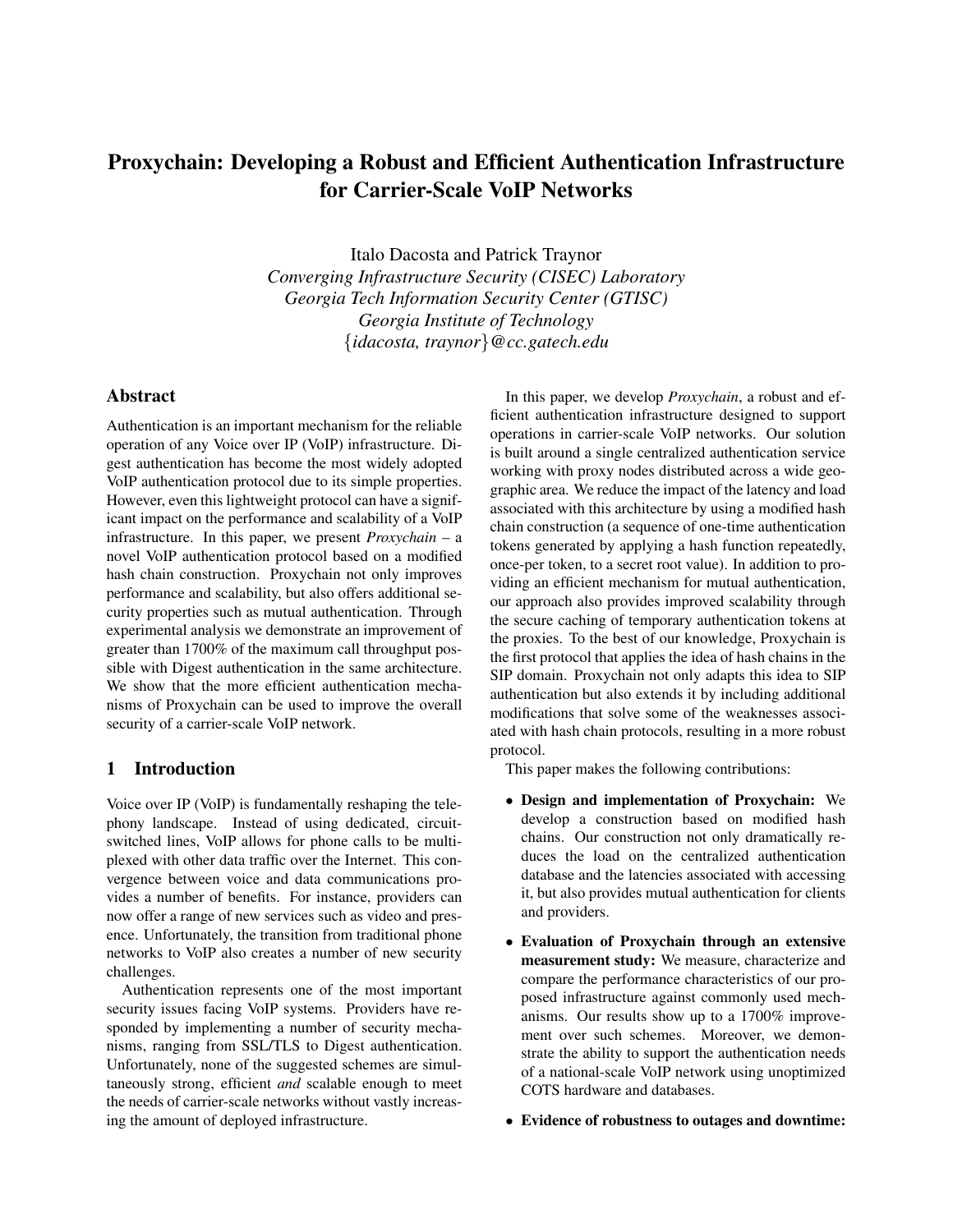We demonstrate that our construction allows the network to operate during planned and unplanned outages, and estimate its robustness to such incidents. We show the ability to support normal operations with high availability for approximately 6 hours using only 28 minutes of preemptive computation.

Improvements to the efficiency of SIP authentication afforded by Proxychain allow us to significantly increase the overall security of VoIP systems. For instance, several recently disclosed attacks on VoIP systems [2, 29] can be mitigated by simply having an authentication infrastructure scalable enough to cryptographically verify the origin of multiple SIP signaling request types (e.g., INVITE and BYE).

The remainder of our paper is organized as follows: Section 2 discusses a nation-wide VoIP architecture and provides important background information; Section 3 details our proposed protocol; Section 4 provides the details of our experimental setup; Section 5 shows the results of our experiments; Section 6 discusses a number of additional points; Section 7 presents related work; Section 8 offers concluding remarks and future work.

# 2 A Nationwide VoIP Infrastructure

Telephony networks have long relied on a series of distributed databases and proxies to implement authentication. However, advances in processor speeds and ease of management have prompted a number of cellular [18] and VoIP providers such as Skype to rely on a central authentication service.<sup>1</sup> Therefore, our authentication mechanism is designed to work for a similar architecture. Figure 1 shows our simulated testbed.

#### 2.1 Session Initiation Protocol

The Session Initiation Protocol (SIP) [21] is the underlying architecture of the majority of VoIP systems. This application-layer signaling protocol has several components. End devices are known as *User Agents* (UA), and can act as a client (UAC) or as a server (UAS). UACs generate SIP requests, while the UAS generates responses to SIP requests. When attempting to establish a session with Bob, Alice sends her request to a SIP *Proxy* server. The proxy determines the IP address of Bob's UAS and forwards Alice's request. In addition to routing call setup requests, a proxy also participates in the process of authentication with the help of an authentication database.

SIP provides two message types: requests (client to server) and responses (server to client). There are six types of requests: *INVITE* (to establish a session between UAs), *ACK* (to acknowledge a reliable message exchange), *CANCEL* (to terminate a pending request), *BYE* (to terminate a existent session), *OPTIONS* (to query for



Figure 1: The hypothetical nationwide SIP infrastructure modeled in our experiments using latencies collected from Planetlab. As it is done by some cellular providers, our authentication service (DB) is centrally located, with proxies (P) distributed across the country.

the capabilities of servers), and *REGISTER* (used by a UA to notify its current IP address to a Registrar process running on the proxy). The responses are grouped into six categories and indicate the status of a current request. For example, a *200 OK* response indicates a successful transaction (more detail in the RFC 3261 [21]).

## 2.2 Digest Authentication

SIP Digest authentication is a challenge-response authentication protocol based on HTTP Digest authentication [11]. Digest authentication is used by SIP proxies to validate the identity of requests received from UAs. It allows users to prove their knowledge of a shared secret (e.g., password) to a server without sending the secret unprotected over the network (protection against eavesdropping attacks). Digest authentication is widely supported because it is more efficient and easier to implement than the other protocols recommended by RFC 3261 (i.e., TLS, S/MIME, IPsec). Furthermore, it is the only authentication protocol required in the UAs according to RFC 3261 (support for other protocols is not required).

Figure 2 shows a SIP call dialog using Digest authentication. As in most deployments, only INVITE requests require authentication. First, Alice's UA sends an INVITE request to the proxy. The proxy determines that the request requires authentication and responds with a SIP 407 response ("Proxy Authentication Required") containing a nonce. Alice's UA acknowledges the reception of the challenge, computes the hash of the shared secret and the nonce and sends it back to the proxy using a new INVITE message. The proxy then computes the answer after querying a database that stores the user's shared secret. Finally, the proxy compares both values and, if they match, forwards the INVITE to the destination and the SIP dialog continues its standard flow.

Digest authentication efficiency relies on the use of hash operations and nonces, instead of symmetric or public key cryptography. In its basic form, a Digest authenti-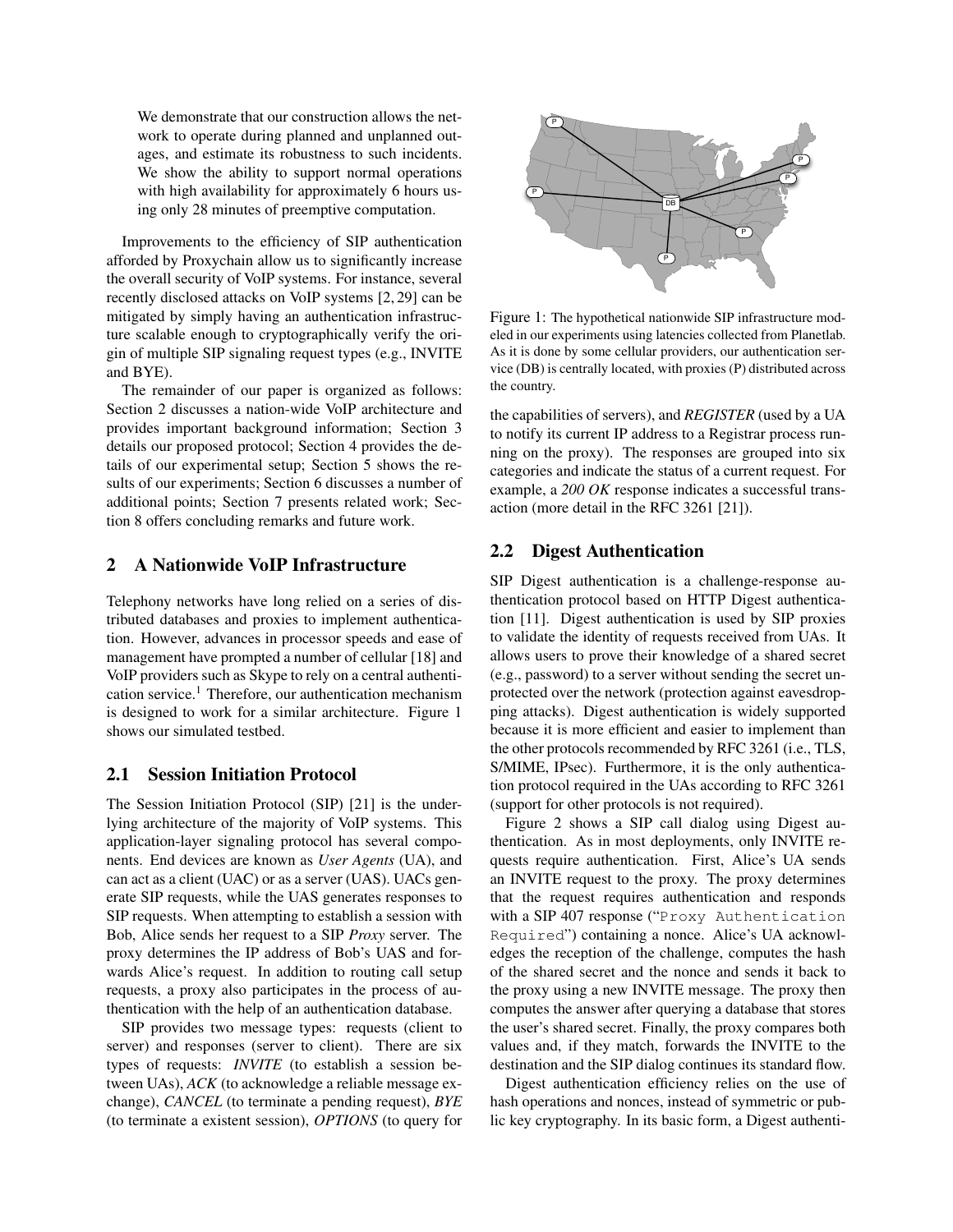

Figure 2: SIP call setup using Digest authentication (bold).

cation response is computed as follows:

 $Response = H(Huid|| realm||pwd)||n|| H(method||URI)$ where  $H()$  is a cryptographic hash function (MD5 is the default), || corresponds to a concatenation operation, *uid* is the user ID, *realm* is the proxy's protection domain, *pwd* is the user password, n is a nonce, *method* is the SIP request authenticated (e.g., INVITE) and *URI* is the destination address Alice is trying to reach (e.g., bob@eastcoaststate.edu).

## 2.3 Problems with Digest Authentication

While more efficient, Digest authentication is less secure than protocols such as TLS or IPsec. For instance, it does not provide mutual authentication and complete message integrity. Limited integrity protection is offered but it is optional and not widely supported by UAs. Additionally, current implementations actually send the shared secret from the database to the proxy in order to calculate the correct client response. This approach is dangerous if the proxy is compromised. Several vulnerabilities have been published regarding commercial SIP deployments due to these weaknesses [29].

The use of Digest authentication in an environment with a remote authentication service dramatically reduces performance. The main reason is that authentication operations become more expensive - the round-trip time (RTT) between a proxy and the database (tens of milliseconds) is now added to each authentication operation (hundreds of microseconds). The additional time added per call setup reduces the call throughput of each proxy. The problem is exacerbated by the fact that proxies have to query the database for each SIP message that requires authentication. This action also creates a considerable network load when the call throughput is high. If multiple proxies are used, the load could overwhelm the database or its network link. As a result, scalability is also affected.

The use of multiple databases (i.e., one local database

per proxy) or adding more hardware resources to the database are not efficient solutions. Dacosta et al. [8] showed that the effects of network latency could be reduced by a combination of parallelization and batching techniques. However, the network load to the database is still high enough to affect the scalability of the system. A more efficient approach is to reduce the number of queries to the database. To achieve this, we can use temporary authentication credentials that each proxy stores in memory and that can be used in multiple authentication operations without contacting the database. This approach reduces the load received by the database and the effects of network latency. Our proposed protocol follows this approach.

## 3 Proxychain Protocol Specification

#### 3.1 Hash Chains

A hash chain is created by applying a cryptographic hash function  $H()$  (e.g., MD5, SHA-1) multiple times to a random value  $r$  to generate a sequence of values that can be used as one-time authentication tokens. A hash chain of length  $n$  is computed as:

$$
H^n(r) = H(\ldots H(H(r))\ldots)
$$

Hash chains rely on the preimage resistant (i.e., oneway) property of cryptographic hash functions. When attempting to authenticate to a server possessing  $H^{n}(r)$ , the client transmits  $H^{n-1}(r)$ . The server then hashes  $H^{n-1}(r)$  a single time and, if the result matches  $H^{n}(r)$ , authenticates C based on the computational infeasibility of an adversary guessing the correct preimage.

#### 3.2 Design Goals

Proxychain design addresses some of the shortcomings of Digest authentication in SIP topologies with a centralized authentication service. Our first goal is *efficiency:* Proxychain should execute authentication operations faster than Digest authentication, allowing improved call throughput. Second, we focus on *scalability:* Proxychain should support more users and proxies than Digest authentication without the need for additional resources. In particular, Proxychain should reduce the bandwidth and processing time required by the database to avoid bottlenecks. Finally, our third goal is *security:* Proxychain should improve upon the security assurances provided by Digest authentication.

## 3.3 Design and Formal Description

Proxychain is designed to reduce the impact of latency and load on the remote authentication service by caching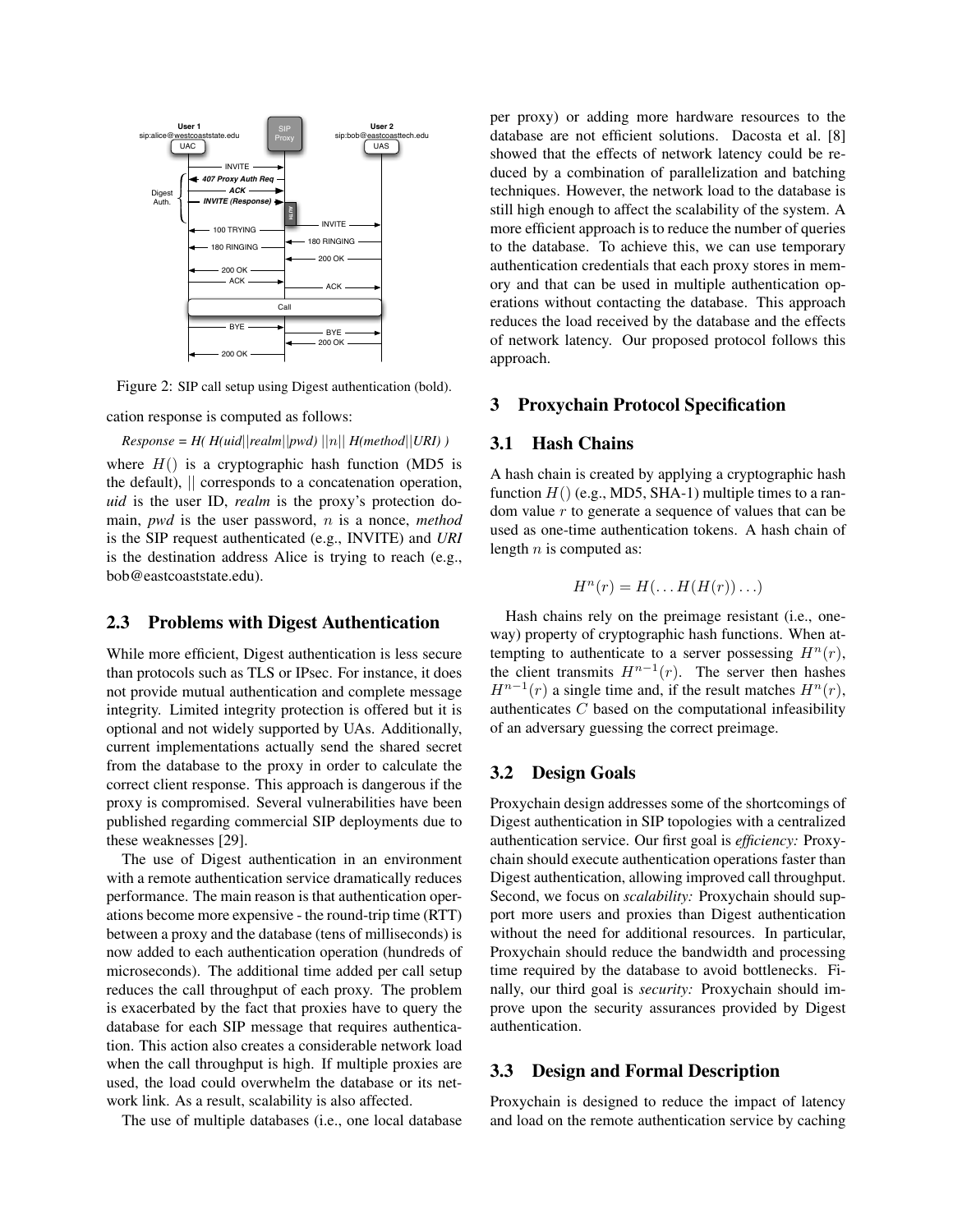

Figure 3: Call setup flow using Proxychain. For the first request (above dashed line), the proxy must request a temporary credential from the database. Subsequent requests (below dotted line) can be dealt with immediately by the proxy.

|    | $A \rightarrow P : A, B, n_{A,P}$                        |                                      | $A, B, P, D$ : Alice, Bob, Proxy, Database           |
|----|----------------------------------------------------------|--------------------------------------|------------------------------------------------------|
| 2. | $P \rightarrow D : A, P$                                 |                                      | $k_{A,D}$ : Secret key between Alice and database    |
| 3. | $D \rightarrow P : H^l(tk_A), l, n_{D,A}, n_{D,P}, tk_P$ | $n_{D,A}, n_{D,P}, n_{A,P}$ : Nonces |                                                      |
| 4. | $P \rightarrow A: i, P, n_{D,A}, n_{D,P},$               |                                      | $l$ : Hash chain length                              |
|    | $HMAC(tk_P, n_{A,P}  i)$                                 |                                      | $i$ : Hash chain current sequence number             |
|    | 5. $A \rightarrow P : A, B, i, HMAC(tkp, A  B  i),$      |                                      | $H^{i}(x)$ : <i>i-th</i> hash value of x, H(H(H(x))) |
|    | $H^{i-1}(tk_A)$                                          |                                      | $HMAC(k, x)$ : HMAC with key k on x                  |
| 6. | $P \rightarrow B$                                        |                                      | $tk_A$ : HMAC $(k_{A,D}, n_{D,A}    P)$              |
|    |                                                          |                                      | $tk_P$ : HMAC( $k_{A,D}, n_{D,P}$   P)               |
|    |                                                          |                                      |                                                      |

Figure 4: *Proxychain protocol:* The formal definition of the Proxychain protocol. We assume that there exists an encrypted channel (e.g., IPsec connection) between the proxy and the database.

temporary authentication credentials at the proxies. Using hash chain-based credentials of length  $l$ , a proxy can authenticate multiple requests from a particular user with only  $\frac{1}{l}$  queries to the database. The database creates credentials based on the secret it shares with each user and determines the credential's parameters, including length, hash function, and expiration time. This approach is more secure than the associated Digest authentication mechanism, as the shared secret between the database and the user is never exposed to the proxies. A compromise of one of these servers, therefore, does not necessarily require password resets for large number of users.

Each proxy provides services only to users that are geographically close to it (i.e., based on IP address or ZIP code information), much like a traditional telephony switch. Each proxy accordingly needs to store credentials for only a subset of the total number of users in the system. We explore the overhead associated with such credential storage in Section 4.2.

Figures 3 and 4 provide graphical and formal definitions of the Proxychain protocol, respectively. A user Alice attempts to call Bob by first sending an INVITE request to her proxy, which contains the source and destination of the call and a nonce  $n_{A,P}$  (Message 1). The proxy checks to see if it has a credential for Alice and, if not, queries the authentication database with the identifiers corresponding to Alice and the proxy  $(A, P)$  for a new hash chain (Message 2). Note that requests between proxies and the authentication database occur over a longlived, encrypted and authenticated channel such as IPsec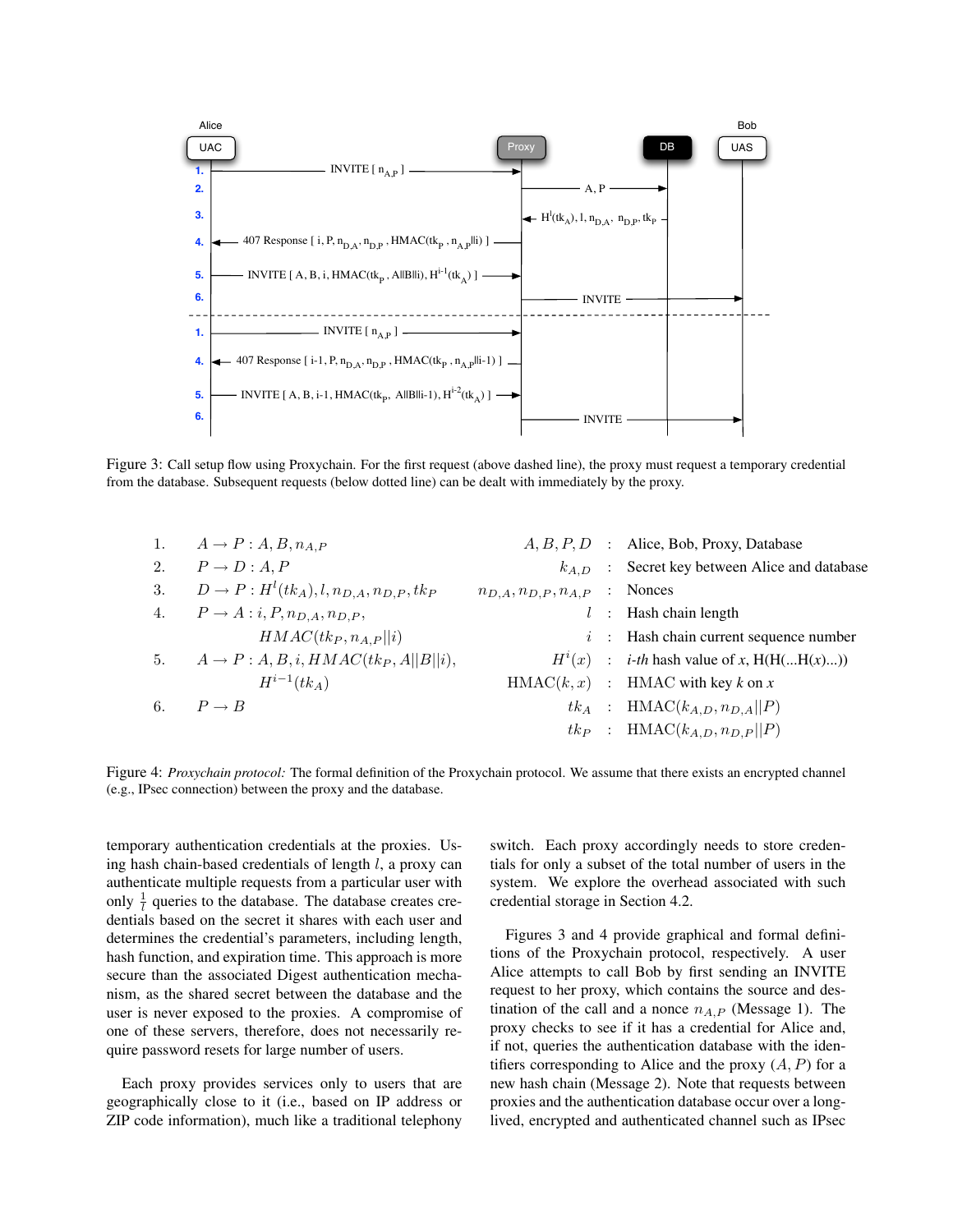or TLS/SSL. The database generates a five-tuple that includes a new hash chain  $(H^l(t k_A))$ , the length of the hash chain l, nonces for both the proxy and Alice  $(n_{D,P}$  and  $n_{D,A}$ ), and a session key  $tk_P$ . The hash chain is calculated as  $H^l$ (HMAC( $k_{A,D}, n_{D,A} || P$ )), and the session key as  $HMAC(k_{A,D}, n_{D,P} || P)$  (Message 3).

After receiving the tuple from the authentication database, the proxy returns a 407 Proxy Authentication Required SIP message to Alice. This message includes a counter  $i \leq l - 1$ , the proxy's identifier  $P$ , the two nonces generated by the authentication database ( $n_{D,P}$  and  $n_{D,A}$ ) and a network authentication token HMAC( $tk_p, n_{A,P} || i$ ) (Message 4). The client receives the response and uses  $k_{A,D}$  to calculate the session key  $tk_P$  and then authenticates the message from the proxy. If the message authenticates properly, Alice then generates her session key  $tk_A$  and hashes it  $i - 1$ times to generate  $H^{i-1}(tk_A)$ . Alice responds to the proxy by sending a new INVITE message containing A, B, i,  $HMAC(tk_P, A||B||i)$  and  $H^{i-1}(tk_A)$ , which the proxy hashes forward a single time (assuming that the HMAC properly verifies) (Message 5). If  $H(H^{i-1}(tk<sub>A</sub>)))$  =  $H^{i}(tk_{A})$ , then the proxy records  $H^{i-1}(tk_{A})$  as the next legitimate credential, decrements  $i$  and the INVITE request is forwarded to Bob (message 6). On subsequent authentication attempts by Alice where  $c < i - 1$ , the proxy responds to Message 1 with Message 4, which contains  $c, P, n_{D,A}, n_{D,P}, HMAC(t_{kP}, n_{A,P} || c)$ .

Note that unlike Digest authentication, Proxychain provides mutual authentication. Specifically, the network authentication token  $HMAC(t_k, n_{A,P} || i)$  can only be produced with knowledge of  $tk_P$  and using the nonce supplied by the user Alice. Moreover, because only the user and the authentication database could have created  $tk_P$  (because only they have knowledge of  $k_{A,D}$ ), an adversary can not create legitimate hash chains without the assistance of the authentication database.

#### 4 Experimental Setup

#### 4.1 Experimental Testbed

Our experimental testbed is based on the VoIP infrastructure depicted in Figure 1. As this figure shows, the testbed is composed of three main components: the authentication database, SIP proxies and the user clients (UAs). The database and proxies are run on servers from the Georgia Tech Emulab testbed.<sup>2</sup> We use seven servers to represent the infrastructure (one database and six proxies). These servers run Linux Kernel 2.6.26 (Fedora Release 8), have two 2.80 GHz Intel Xeon processors and 512 MB of memory. The UAs are run on servers from our research lab. A total of nine servers are used, each running multiple UA instances to generate call traffic. These servers run Linux Kernel 2.6.24 (Ubuntu 8.04.2), eight (8) 2.00 GHz Quad-Core AMD Opteron processors and 16 GB of memory.

The network latency between the proxies and the database is simulated using Emulab's traffic shaping functionality. In order to use realistic latency values, we performed measurements using the Planetlab network testbed. $3$  Using the ping network tool, we measured the round-trip time (RTT) between a Planetlab node located in the University of Kansas and Planetlab nodes located at UC Berkeley (67.6 ms), Georgia Tech (33.1 ms), MIT (44.7 ms), Princeton (43.8 ms), the University of Texas (20.6 ms), and the University of Washington (43.4 ms). The RTT data was collected during a 24 hours period and average values were calculated. Finally, no additional latency values were simulated between the proxies and the UAs (latency was around 1 ms). The reason is that our testbed assumes physical proximity and low latency values (e.g.,  $\langle 10 \text{ ms} \rangle$  between the UAs and the proxies. Simulating this latency is not necessary because it would not affect the test load generated by the UAs and our results (it would slightly affect the setup time of each call).

The proxies are implemented using OpenSIPS $4$  1.5.2. OpenSIPS is a mature open source SIP proxy optimized for high performance. The proxies are configured with minimal functionality (stateless configuration and basic modules required for routing). We run  $MySQL^5$  5.0.45 as our database, a well-known open source relational database management system. MySQL is run with a default configuration (no optimizations). Finally, SIPp<sup>6</sup> 3.1 is used to generate the UAs' workload, which conforms to a uniform random distribution. SIPp is an open source traffic generator for the SIP protocol. A total of 36 SIPp instances are used in our experiments (18 UACs and UASs). Default SIPp scenarios are modified to support INVITE and BYE authentication for Digest and Proxychain authentication (SIP call flows in Figures 2 and 3).

Each proxy serves requests for 200,000 unique users. The number of users per proxy is limited by the proxy's available memory, disk space in the database and the size of authentication credentials (see Section 4.2). As a result, the total number of users in the database is 1,200,000. All the users are part of a single SIP domain (no inter-domain calls).

#### 4.2 Proxychain Implementation

Implementing Proxychain requires a combination of new code modules and modifications to existing software. In the proxies, OpenSIPS ( $\approx$  320000 lines of code (loc)) required approximately 710 loc to support Proxychain. In the UAs, SIPp ( $\approx$  3000 loc) required around 140 loc. In the database, we built a separate concurrentprocess server application to handle queries from proxies and the associated cryptographic operations. This server application required approximately 880 loc. The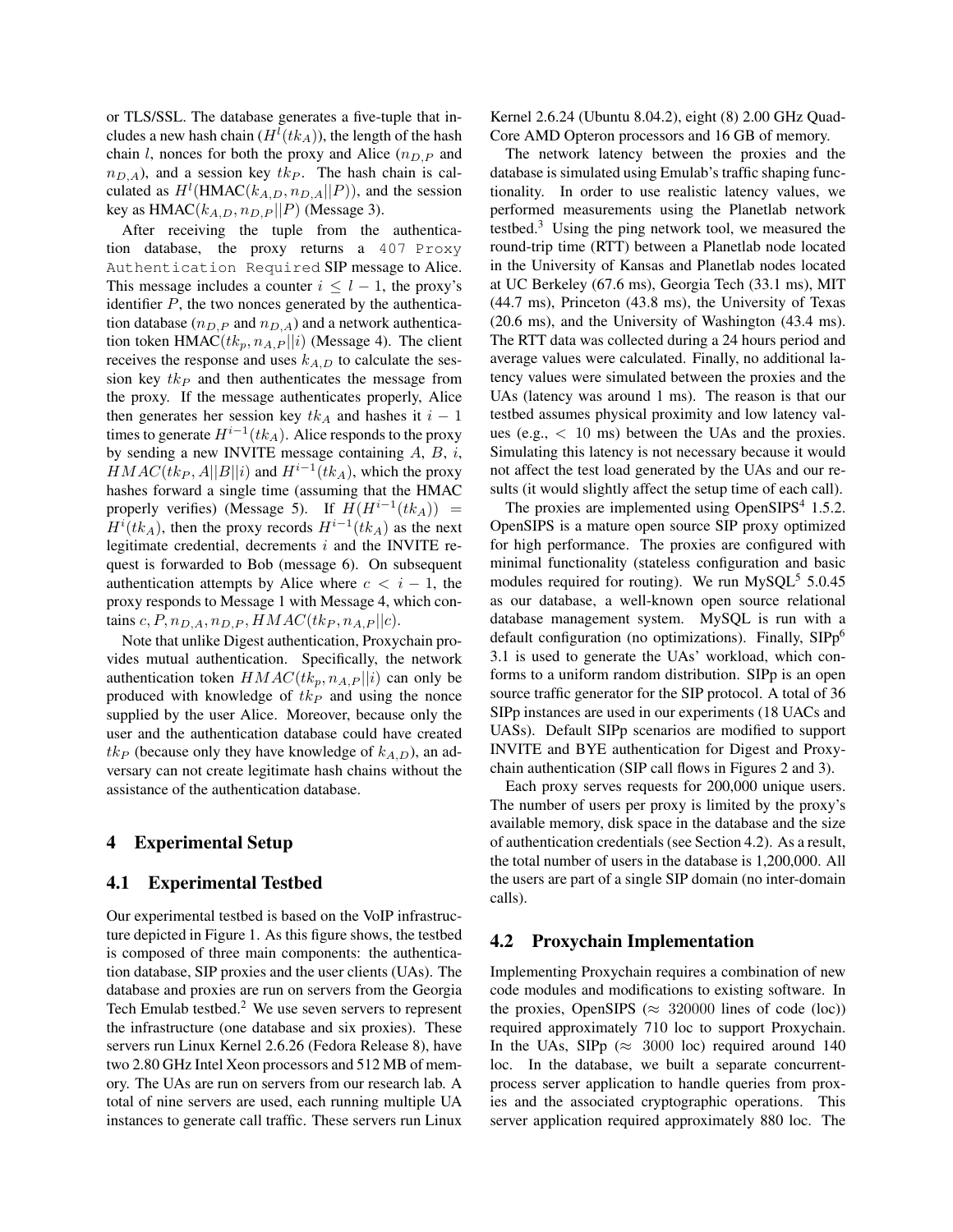MySQL database software itself was unmodified. All of our experimental code, which was written in C, and supporting scripts are available at http://www.cc. gatech.edu/˜idacosta/proxychain.html

Proxychain uses the same SIP headers in the challenge and response messages. For example, a Proxy-Authenticate header (challenge) looks as follows:

```
Proxy-Authenticate:PC realm="CISEC", i="10",
nda="0ec497d9a5ba5e1f2b2177d83fb3d341",
ndp="f1e992583dd5daecddea3309a01e5347",
hmac="15f5d33206e79eaea7245682d9953164"
```
where *PC* indicates the use of the Proxychain protocol, *realm* is proxy's identifier, *i* is the sequence number, *nda* and *ndp* are the nonces and *hmac* is the network authentication token.

The corresponding Proxy-Authorization header using Proxychain looks as follows:

```
Proxy-Authorization: PC username="0000001",
realm="CISEC", i="10",
response="a0843d4b8a712284ff5a6fcd136c4b47,"
hmac="f9fd4ef6689850406a560965a4381c57"
```
where *response* is the next value in the hash chain sequence. The other parameters have the same meaning as in the Proxy-Authenticate header.

Our Proxychain implementation uses the MD5 hash function in order to compare it more directly and fairly to Digest authentication. Nevertheless, our code requires few modifications to support SHA-1. With MD5, the size of a temporary authentication credential is 134 bytes. As a result, each proxy in our testbed requires a minimum of 26 MB of free memory for serving 200,000 users.

## 4.3 Methodology

We perform a number of different experiments in order to characterize Proxychain. We specifically compare our protocol against a system with no authentication mechanism and one using Digest authentication. We do not measure more computationally expensive mechanisms such as TLS/SSL as previous studies have demonstrated that they provide significantly lower throughput [5, 6, 15, 16]. We collect the following metrics in most of our experiments: call throughput, message retransmissions, failed calls, bandwidth utilization and database CPU utilization. These are global metrics, the totals for the whole infrastructure (i.e., the call throughput is equal to the sum of the call throughput measured in each proxy).

The *call throughput* refers to the number of successful calls per second (cps) measured every five seconds.

*Message retransmissions* corresponds to the number of SIP messages retransmitted due to the expiration of timers in the UAs. Our tests use the default retransmission time

| Protocol                  | Digest | Stdev | Proxychain | Stdev |
|---------------------------|--------|-------|------------|-------|
| Response $(\mu \sec)$     | 116.81 | 13.59 | 184.76     | 49.92 |
| Verification ( $\mu$ sec) | 197.24 | 21.51 | 66.97      | 15.07 |

Table 1: Response computation time at the UA and verification time at the proxy for Digest and Proxychain authentication. Proxychain adds little overhead to the response computation and it is more efficient performing verifications.

| Length                  | 10     | 100    | 1000    | 10000    |
|-------------------------|--------|--------|---------|----------|
| Time $(\mu \text{sec})$ | 294.10 | 335.15 | 1383.53 | 11875.71 |
| Stdev $(\mu \sec)$      | 18.42  | 15.28  | 18.07   | 120.44   |

Table 2: Time required by the database to compute credentials with different hash chain lengths. For lengths  $< 100$ , the overhead is small.

defined by SIP standards (500 ms). *Failed calls* refer to the total number of unsuccessful calls measured in the last period. In our experiments, we consider only calls failures due to maximum number of retransmissions (maximum number of UDP retransmissions attempts has been reached). We use the default values in SIPp for the maximum number of retransmissions: five for INVITE messages and seven for others. Finally, *bandwidth utilization* corresponds to the total network throughput (KBytes/sec) measured from the database during each test.

During our experimental analysis, each test was run at least 10 times to ensure the soundness of the results. Average values are used in our analysis and a 95% confidence interval is provided in most of the graphs. Note that these bounds are often difficult to observe in our graphs as the values are generally very close to the mean.

# 5 Experimental Results

## 5.1 Microbenchmarks

To understand the computational differences between Digest and Proxychain authentication, we measure the time to compute a response in the UA and the time to verify a response in the proxy. To measure these values, we use network traces (100 samples per value). For Proxychain, the measurements are performed the first time a credential is used (hash chain length of 10). This corresponds to the worst case for response computation because it requires the highest number of hash operations (9 operations).

Table 1 shows the results. The UA running Proxychain requires approximately 70  $\mu$ sec of additional computation than one running Digest authentication. This difference is due to the additional integrity checks and hash operations required by Proxychain in the UA. However, this difference is not significant as individual UAs does not perform large amounts of computation in this system. Interestingly, the response verification is nearly three times faster when Proxychain is used by the proxy. The rea-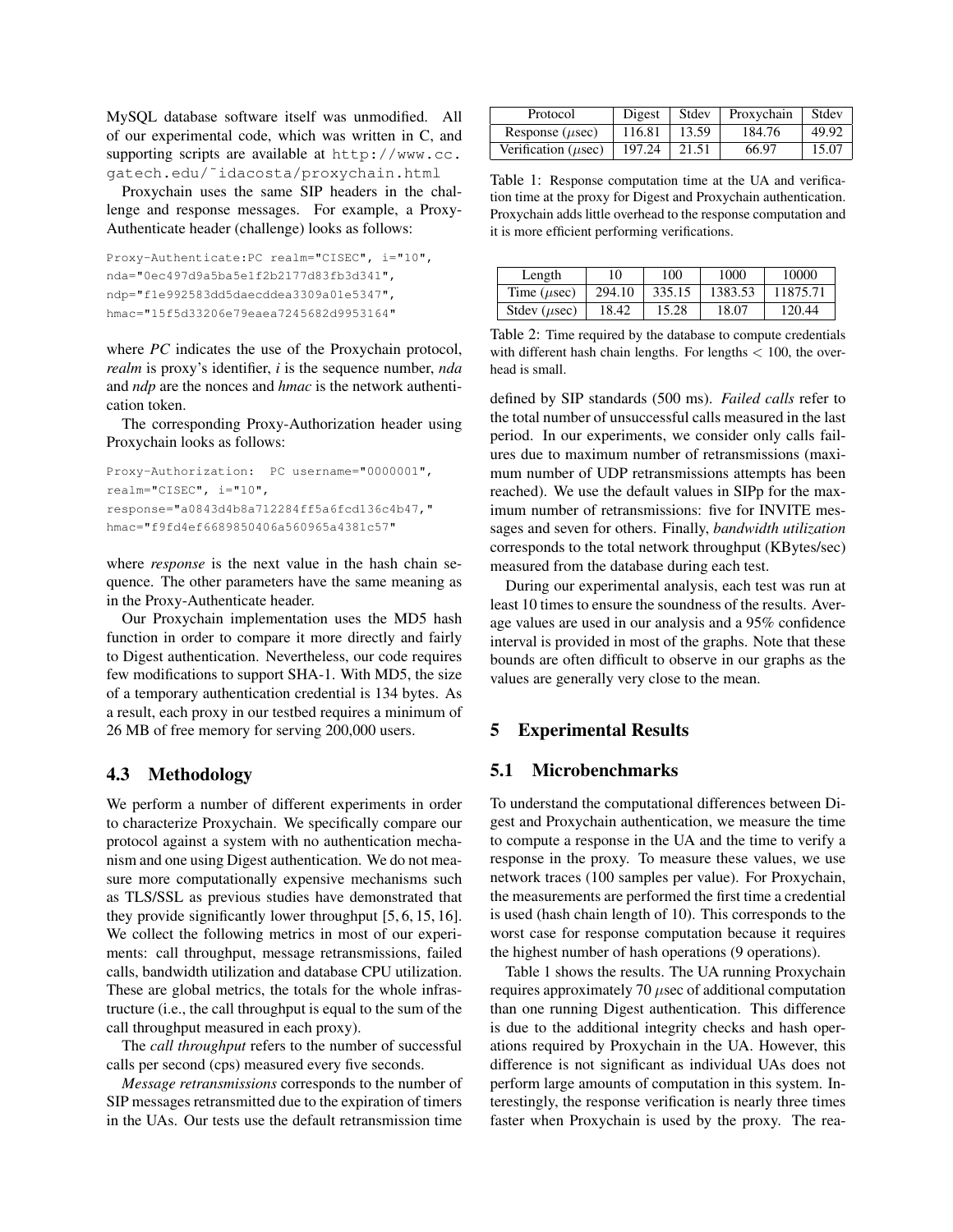

Figure 5: Total call throughput for no, Digest and Proxychain authentication. Proxychain's maximum call throughput is close to the one obtained without authentication.

son is that Proxychain only requires two hash operations to verify a response. On the contrary, Digest authentication requires three hash operations and additional checks to verify a response. Based on these results, we argue that the computational overhead added by Proxychain is not significantly different from the one added by Digest authentication.

We also evaluate the overhead of generating hash chains of varying lengths. Specifically, we measure the time required by the authentication database to generate credentials of lengths 10, 100, 1000 and 10000. As before, we use network traces to measure the time for each configuration (100 samples per configuration). Table 2 shows the results of these experiments. As expected, increasing the hash chain size increases the time required to generate credentials. The additional time remains small for hash chains with length up to  $100 \, (< 350 \,\mu \text{sec})$ .

#### 5.2 Call Throughput

Microbenchmarks provide insight into the overhead that can be expected at each component of the network. However, they do not provide a picture of the overall behavior of a system. Accordingly, we characterize the interaction of those components by measuring total call throughput. We compare throughput for systems configured to use Digest authentication, Proxychain and no authentication mechanism. UAs generate an increasing call load (270 cps increments every 5 seconds) over the course of 10 minutes. In addition, we evaluate the best configuration for each protocol. For Digest authentication, we use close to 100 concurrent proxy-processes per proxy.<sup>7</sup> For Proxychain, we preload each proxy with all its user credentials (200K credentials with hash chain length of 10) before each experiment and use 8 concurrent proxyprocesses per proxy (OpenSIPS recommended value).

Figure 5 shows the results of these experiments. Without authentication (baseline configuration), the network



Figure 6: Percentage of CPU required by the database process for Digest and Proxychain authentication. The database process is virtually idle when Proxychain is used.

supports a maximum call throughput of nearly 24,000 cps. When Digest authentication is used, the maximum call throughput drops dramatically to approximately 1,160 cps. This result represents a 95% reduction in call throughput when compared with the baseline configuration. For Proxychain, the result is more favorable: a total call throughput of over 19,700 cps. In this case, the call throughput drops by only 18% when compared with the baseline configuration. However, when compared to Digest authentication, Proxychain allows an increase of over 1,700% (more than an order of magnitude). Accordingly, Proxychain is significantly more efficient than Digest authentication in this architecture.

Figure 6 provides insight into the poor performance of Digest authentication. The database process rapidly reaches 175% CPU utilization (dual-core machine). This behavior indicates that queries from the proxies saturate the authentication database, making it a bottleneck. We observe the opposite when using Proxychain. The database was virtually idle  $\langle \langle 5\% \rangle$  CPU utilization) before the system reaches its maximum call throughput, at which point the system becomes unstable due to the high number of retransmissions.

A naïve solution to improve Digest authentication performance would be to use a more powerful database. Therefore, we repeated the experiment using a quadprocessor server for the database. As expected, the maximum call throughput increases, but only to approximately 4,000 cps. However, in this experiment the database does not saturate - CPU utilization is below 300%. In this case, throughput fails to increase further due to the network latency between the proxies and the database.

Another important difference is the total bandwidth required for both configurations. The message overhead between a UA and the proxy are arguably equivalent. Message 4, the challenge, requires an additional 92 B and 165 B for Digest and Proxychain authentication, respectively. The response in Message 5 similarly requires an addi-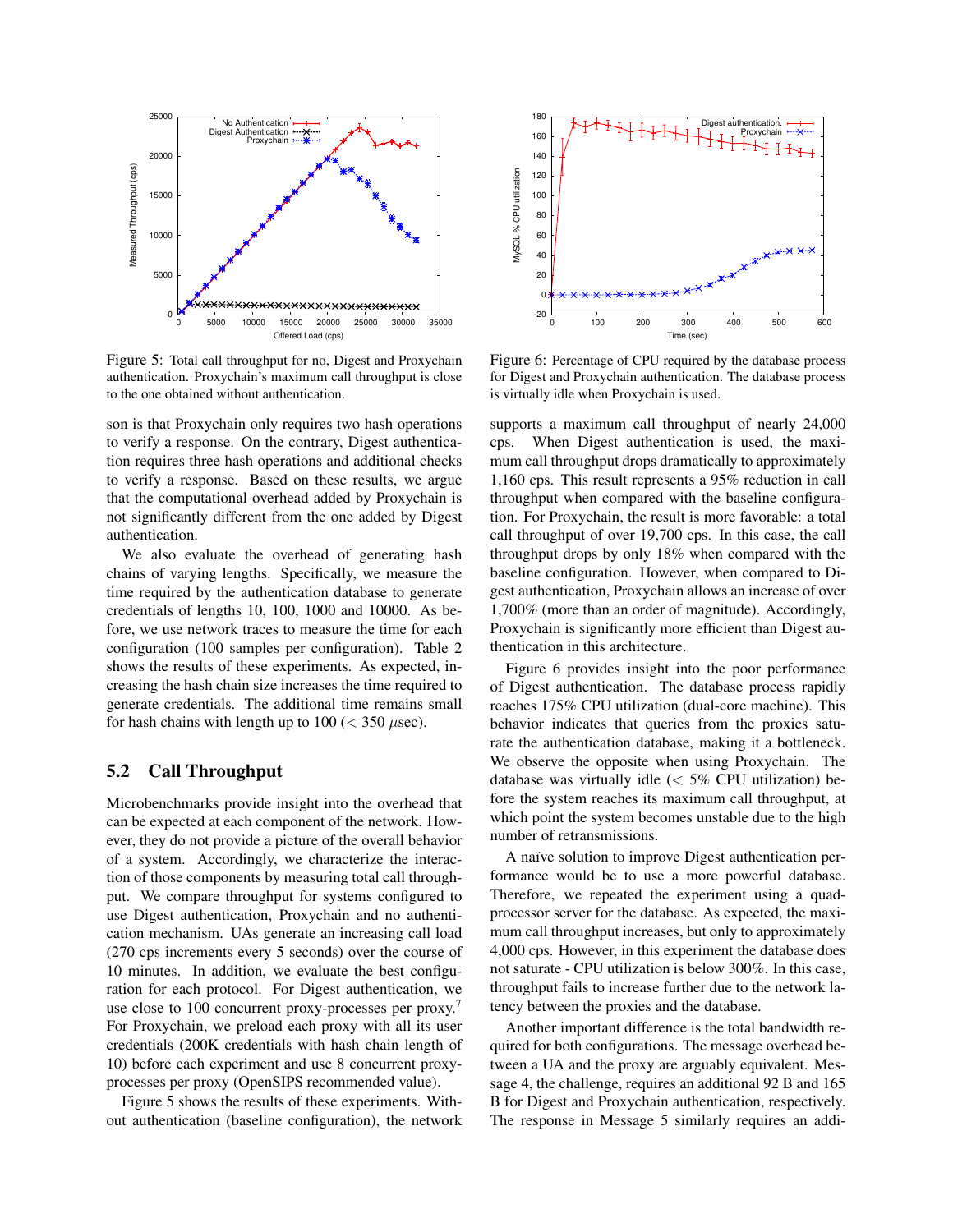

Figure 7: Throughput measured for a range of proxies using Digest and Proxychain authentication. Proxychain is considerably more scalable than Digest authentication.

tional 199 B and 153 B. At its maximum call throughput (measured from the database), Digest authentication required almost 130 and 430 KBytes/sec for queries and responses respectively. In contrast, Proxychain required less than 1 KByte/sec for both, queries and responses. As expected, the use of temporary credentials significantly reduces the total number of queries to the database.

The previous results also mean that increasing the hash chain length  $(>10)$  will not help to improve performance in our testbed. The reason is that the load in the database is already low with a hash chain length of 10. Using a longer size will make the load even lower but the difference will not affect the overall performance of the system. On the contrary, using hash chains that are too long could affect performance because of the additional hash operations that will be needed by the UACs and the database.

Finally, for the baseline and Proxychain configurations, the maximum call throughput is limited by the proxy application itself: OpenSIPS. Analyzing the resources usage statistics (memory, CPU and bandwidth) collected during the experiments for the different testbed components, we find that none of the resources are completely used (no shortage of resources) when the two configurations reach the maximum call throughput. Based on this evidence and in our experience with OpenSIPS, we can conclude that the OpenSIPS software is the performance bottleneck for no authentication and Proxychain configurations. Using an optimized version of OpenSIPS or a faster proxy server application will provide higher call throughput values.

## 5.3 Scalability

In this set of experiments, we evaluate how the testbed handles an increasing number of users, and therefore, an increasing load. To simulate a varying number of users, we measure performance with a varying number of proxies, where each proxy represents 200,000 users. Using a similar procedure as in the previous test, we measure the call throughput for 3, 4, 5 and 6 proxy configurations (600K, 800K, 1M and 1.2M users respectively).

The results are presented in Figure 7. We can see that for Digest authentication, the maximum call throughput measured is approximately the same  $(\approx 1,200 \text{ cps})$ ; linear regression:  $y = -79.6x + 1670.5 R^2 = 0.848$ <sup>8</sup>) for all the configurations. The reason is that even for a three-proxy configuration, the database becomes saturated rapidly (see previous test). Therefore, Digest authentication limits the scalability of the system. For Proxychain, the maximum call throughput increases linearly with the number of proxies ( $\approx$ 3,250 cps per proxy; linear regression:  $y = 3243.9x + 416.5 R^2 = 0.998$ . From these results, we can conclude that Proxychain allows the system to grow by just adding new proxies and without requiring changes to the database.

## 5.4 Credential Preloading in the Proxies

In the previous tests, we evaluated Proxychain's performance using a best-case scenario: each proxy had all the credentials in memory before the tests started. We now evaluate performance when a lower number of credentials are preloaded in each proxy. For this purpose, we use a similar procedure as in previous tests but with two exceptions. First, we use a constant workload of 10,000 cps with no ramp-up period. Second, we preload the proxies with 200K, 150K, 100K and 50K credentials in each test.

Figure 8 shows the results for all the configurations. For the 200K configuration (best-case, Figure 8a), the call throughput reaches  $10,000$  cps quickly (< 10 sec) with virtually no message retransmissions or failed calls. For the 150K configuration (Figure 8b), the call throughput jumps to approximately 3,000 cps, and then continues increasing until it reaches almost 10,000 cps by the end of the test. However, a large number of retransmissions and failed calls occur. Finally, for the other two configurations (Figures 8c and 8d), the behavior is worse. The maximum call throughput measured was around 2,000 and 1,000 cps respectively during the experiments. The number of retransmissions and failed calls is also constantly high. In theory, each configuration should have reached 10,000 cps after some period of time. However, the large number of retransmissions makes the system unstable. These results show the importance of having most of the credentials stored in the proxies to avoid the negative effects of retransmissions, especially when high loads are expected.

#### 5.5 Prefetching mechanism

The previous test shows that Proxychain is more effective if each proxy has credentials for almost all its users (best case scenario). However, credentials are stored or updated in the proxy only after a user request that requires authentication. Therefore, we implement a prefetching mecha-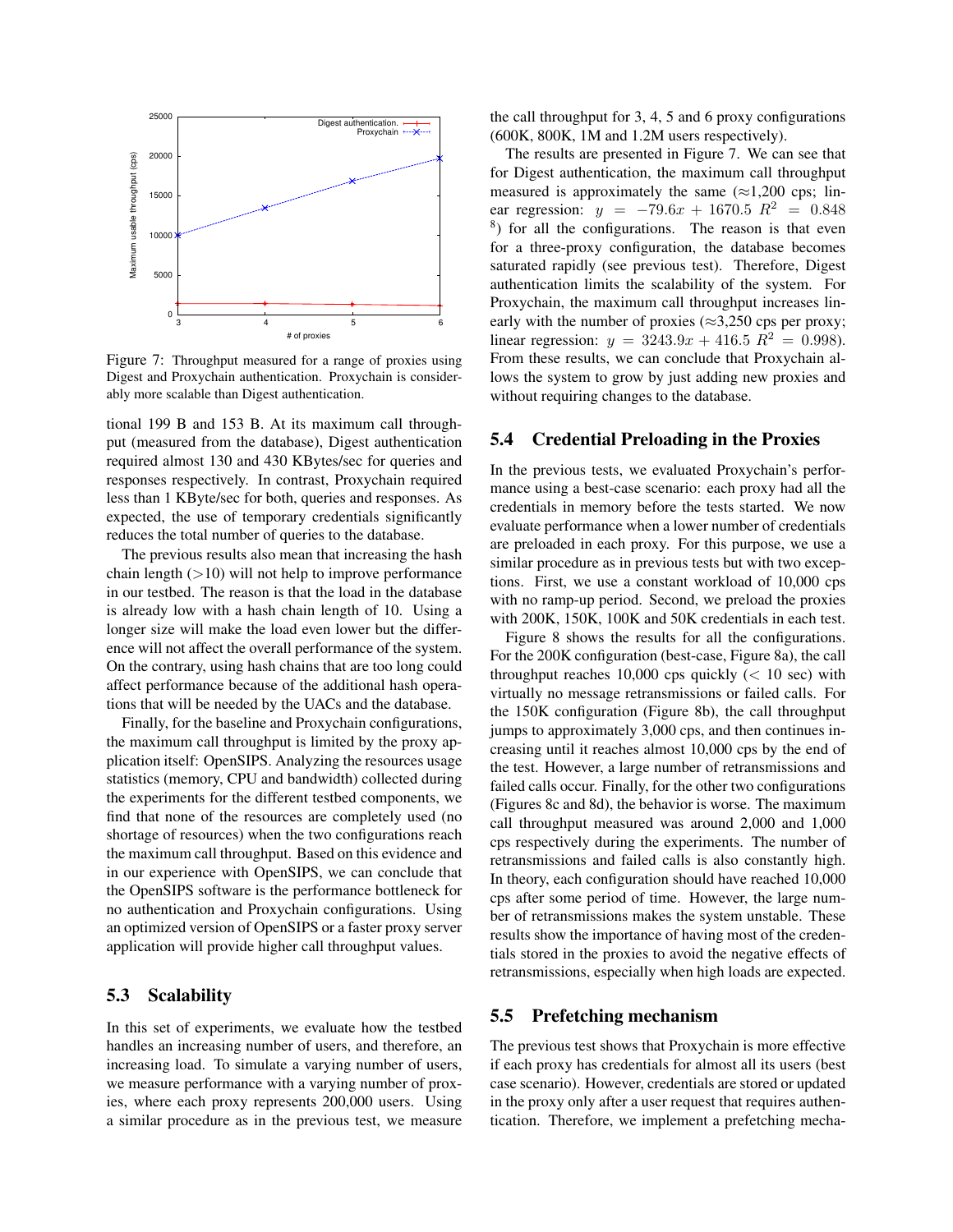

Figure 8: Call throughput measured for different number of credentials preloaded in the proxies and a constant offered load (10K cps). Proxychain requires that proxies have most of the credentials in memory for maximum performance.

nism that automatically queries the database for credentials without requiring any user action. This mechanism, running as a separate proxy process, checks if a user has a credential in the proxy or if her credential has already expired (i.e.,  $l = 0$ ). In short, the prefetching mechanism guarantees the best case scenario for Proxychain.

In this experiment, we characterize the effect of the prefetching mechanism on the call setup time for individual UAs (time elapsed between the first INVITE request and the 200 OK response). We use a UA sending a low load  $(< 5 \text{ cps})$  to a single proxy and estimate the call setup time using network traces (100 samples). Four proxy configurations are used: no authentication, Digest authentication, Proxychain and Proxychain with prefetching.

Figure 9 shows the results for each configuration. As expected, when no authentication is used (Figure 9a), the call setup is the fastest: 1.47 ms on average. For Digest authentication (Figure 9b), we can observe the effects of the RTT between the proxy and the database ( $\approx$ 33 ms) on the call setup time. Two call setup times are measured: 36 and 71 ms approximately. The reason is that for the first value, only one RTT is required during call setup, while for the second value, two RTTs are required due to the low test load used (no TCP piggybacking). In general, only one RTT is required, so we can assume that the call setup time for Digest authentication is approximately 36 ms. In the case of Proxychain, Figure 9c shows how the temporary credentials reduced the call setup time while they are valid. While the credentials are active (hash chain size > 0), the call setup time is only 2.27 ms on average. Once a credential expires (hash chain size  $= 0$ ), a query to the database is required, so the call setup time increased by one RTT: 36.28 ms on average. When Proxychain is used with prefetching (Figure 9d), the average call setup time is only 2.67 ms. The reason is that no credential updates are performed during call setups. Instead, credentials are updated by the prefetching process automatically, before they are required in a call setup. Therefore, the call setup time when Proxychain is used with prefetching is close to the call setup time when no authentication is used ( $\approx$ 1 ms difference). Accordingly, prefetching helps to eliminate the effect of network latency on call setup time.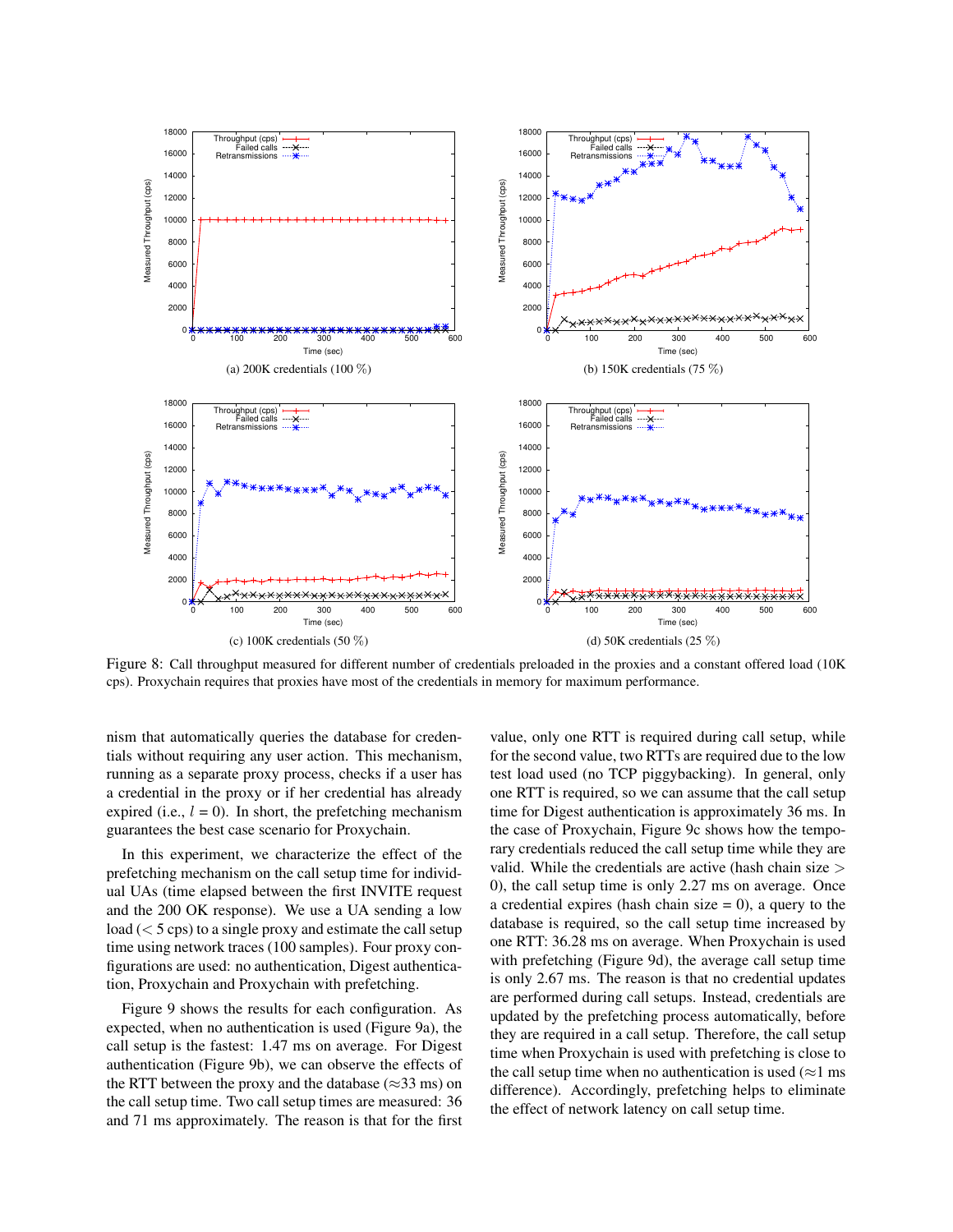

Figure 9: Call setup time for four different configurations: no, Digest, Proxychain and Proxychain with prefetching authentication. The call setup time for Proxychain with prefetching is similar to the one obtained with no authentication.

## 5.6 Authenticating Multiple Message Types

In our final set of experiments, we explore the effect of authenticating multiple SIP message types request per session (call dialog). For example, the lack of authentication of BYE requests allows several reported attacks against SIP deployments [29]. However, if BYE requests are also authenticated using Digest authentication, the performance of the system will decrease even more due to the additional operations and queries to the database. In this experiment, we evaluate the impact of authenticating INVITE and BYE requests on performance when Proxychain is used. We use a similar procedure as in Section 5.2 (i.e., no prefetching). The only difference is that the proxies and UACs are configured to authenticate BYE in addition to INVITE requests.

Figure 10 shows the call throughput for the two configurations: INVITE and "INVITE and BYE" Proxychain authentication. As expected, the maximum call throughput supported by the testbed decreases when two requests are authenticated to approximately 12,000 cps. This represents a performance drop of nearly 50%. The reason is that credentials are used faster (twice as fast) because two authentication operations are required per call, making the number of queries to the database increase, resulting in higher CPU and bandwidth utilization. However, the use of Proxychain to authenticate two types of signaling messages still provides over 800% greater throughput than Digest authentication authenticating a single message.

Finally, we test if increasing the hash chain length improves the performance in this scenario. The idea is that, if credentials are used faster when two requests per call are authenticated, increasing the hash chain length should reduce how fast they need to be replaced. This will result in lower load to the database and increased throughput. The experiment confirms our hypothesis: using a hash chain length of 20 results in a maximum call throughput of almost 14,000 cps. This represents an improvement of almost 17% when compared to using hash chain length of 10. However, increasing the hash chain length further does not improve performance. On the contrary, the performance drops back to almost 12,000 cps with a hash chain size of 30 (using a longer hash chain caused ear-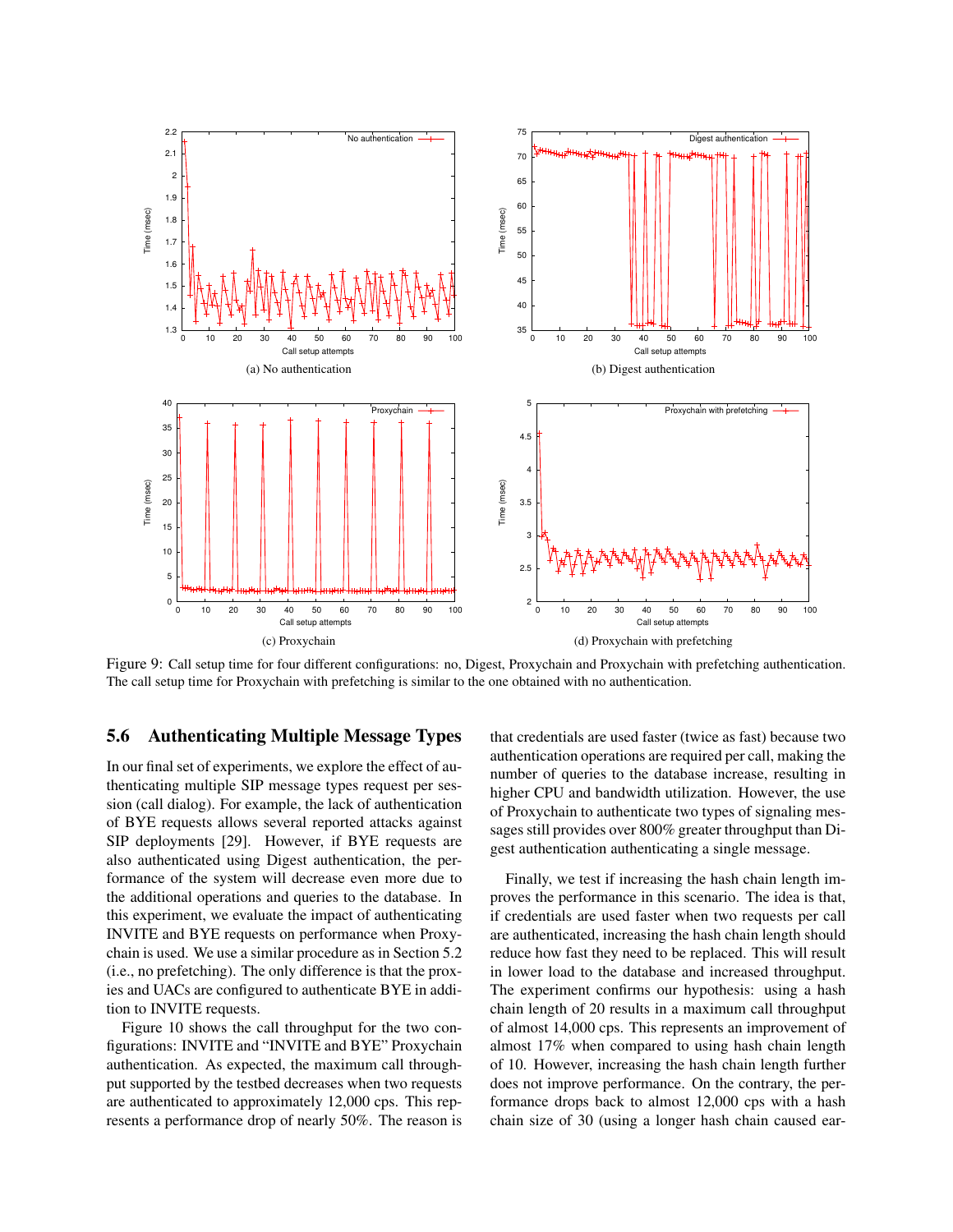

Figure 10: Throughput for INVITE and INVITE and BYE Proxychain authentication. Proxychain allows authentication of two requests per call while still supporting high throughput.

lier retransmissions, which affects the performance). The reason for these results is that we again reach the limits of the proxy application. The call throughput achieved is lower because the authentication of two requests involves additional messages and operations.

## 6 Discussion

#### 6.1 Performance

The results presented in the previous section show that Proxychain effectively addresses the limitations of Digest authentication in VoIP topologies with a centralized authentication service. Specifically, Proxychain reduces the effects of network latency, allowing higher throughput. In our testbed, Proxychain's performance improvement was enough to reach the limits imposed by the proxy application (OpenSIPS). Moreover, Proxychain reduces the load received by the database, improving scalability.

The caching of temporary authentication credentials across the proxies allows our solution to perform so much better than Digest authentication. Not surprisingly, cellular networks perform a similar distributed caching of credentials, which are generated by a *Home Location Register* (HLR) and stored in the Mobile Switching Center/Visitor Location Register (MSC/VLR) closest to the client. However, the Proxychain approach is more efficient in terms of memory. Specifically, the current approach used in cellular networks requires that multiple credentials are stored in the MSC/VLR per user. Should the authentication database (HLR) wish to reduce its load, the proxies (MSC/VLRs) would need to be equipped with additional memory. Because Proxychain authentication credentials require a *constant* amount of memory regardless of the hash chain length, our approach is also more scalable than traditional caching. This property is particularly advantageous as it allows for more dynamic behavior by the infrastructure. For example, a database could monitor the received load and automatically increase the length of the hash chains in response to a spike in the load (e.g., busy hours, DoS attack or a flash crowd). We plan to explore such dynamic reprovisioning in future work.

The performance gains obtained in our experiments are based on the assumption that each proxy has most of its users' credentials most of the time. We also assumed that each proxy has a fixed set of registered users and that users do not register with other proxies often (e.g., traveling to another state). These assumptions can be relaxed by providing additional cache space in the proxies. For example, each proxy will have a cache of fixed size, and keep in the cache the credentials of the most active users. When new users register with a proxy, the proxy can use an eviction policy to replace the credentials in the cache based on frequency of use. In this way, each proxy could handle a variable number of users (more flexibility). This approach will be evaluated in future work.

The call throughput numbers achieved in our testbed could be considered high for commercial VoIP deployments. For example, AT&T average nationwide call volume is estimated to be around 300M calls per day, or an average of 3,472 cps [10], or roughly 17% of the throughput provided by our architecture. We note that while our testbed lacks some of the other functionality that a provider may chose to deploy (e.g., billing, media gateways), the performance benefits provided by Proxychain represent a significant potential improvement to real networks. Specifically, the additional capacity offered by Proxychain can serve as a defense mechanism to handle unexpected increments of requests for service.

The performance gains obtained by Proxychain requires some trade-offs. First, a proxy using Proxychain requires to keep a small amount of state for all its users (credentials), which is not necessary for Digest authentication. However, our experiments demonstrated that this was not a significant burden. UACs also need to perform more authentication operations when Proxychain is used. Specifically, Proxychain requires additional integrity checks and hash chain computations required to create a response. Nevertheless, the most expensive operations are hash computations that are in general very efficient to execute. In addition, the use of adequate hash chain lengths (i.e.,  $< 100$ ) and caching intermediate results in the UAC can reduce these overheads. Third, the database also requires to perform computation to create the user credentials. However, this is a one-time cost and it is lower than processing an equivalent number of requests per user as in Digest authentication.

In general, any SIP infrastructure with multiple proxies and a remote central authentication service will benefit from Proxychain, even if the performance requirements are not carrier-level. For example, the SIP infrastructure of a multinational corporation where each regional office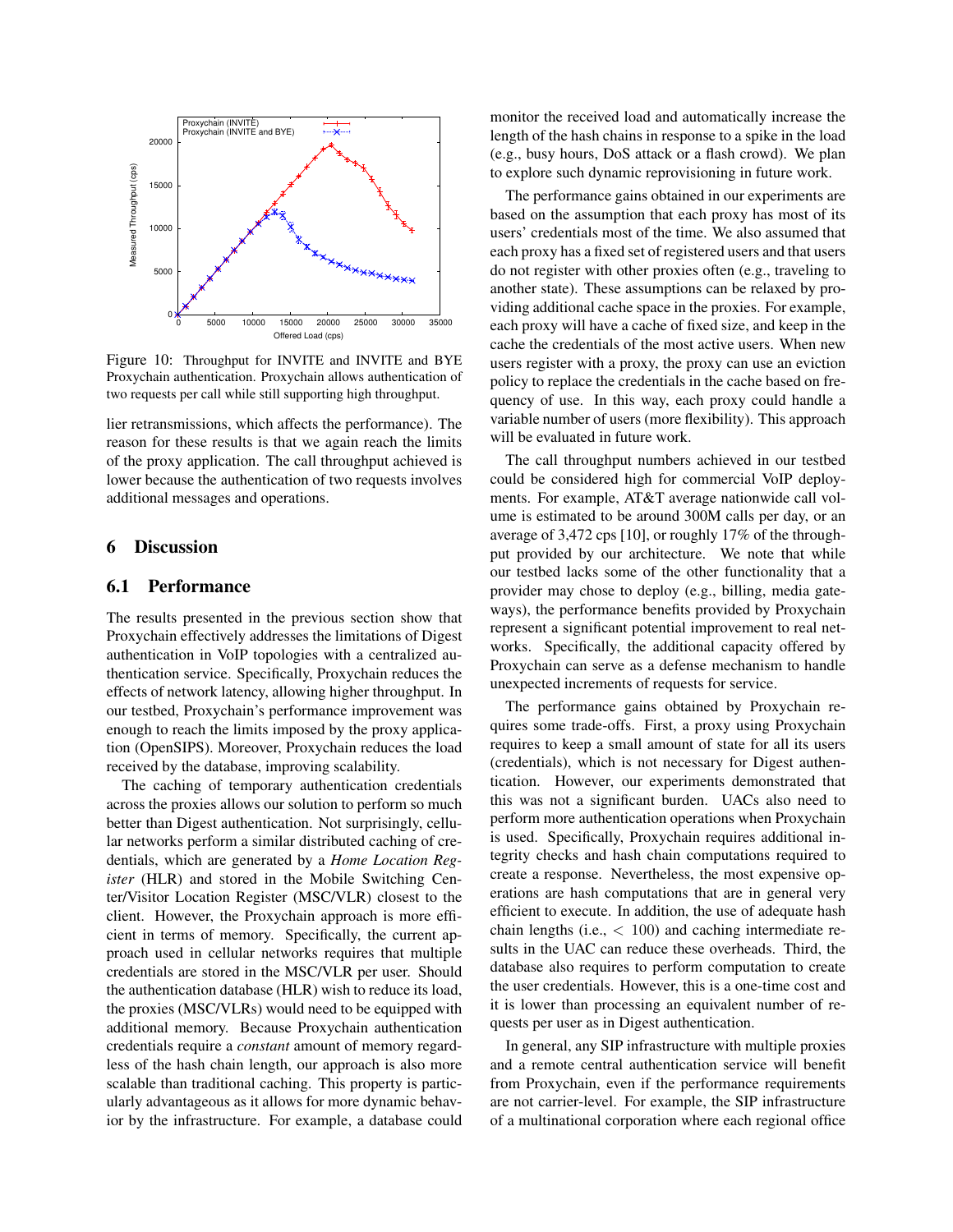has a SIP proxy and the central database is located in the headquarters. The use of Proxychain in this scenario will reduce the load to the database (lower bandwidth and CPU utilization) and provide more security. As our results shows, the main requirement is to cache the credentials of most of the users (e.g.,  $> 75\%$ ) served by each proxy. This is not a hard requirement given the size of the credentials and the memory costs. Even in environments with high mobility requirements, caching the credentials of all the users in all the proxies or using caching algorithms are reasonable options. Finally, the concepts behind Proxychain can also be used in other domains with similar topology requirements. For example, remote authentication services such as RADIUS or DIAMETER, or authentication in IP Multimedia Subsystem (IMS) deployments could benefit from the performance, scalability and security advantages offered by Proxychain.

## 6.2 Security and Threat Analysis

Proxychain not only offers the security advantages of hash chains protocols (i.e., protection against eavesdropping and replay attacks), but also solves some of the weaknesses associated with these protocols [17]. For example, Proxychain provides integrity protection of the challenge in the form of an HMAC. This feature protects against an attacker located between the proxy and the client trying to change the counter  $(i)$  in the challenge to a lower value  $(i = 1)$  to obtain the complete hash chain sequence (small *n* attack [12]). Also, Proxychain provides mutual authentication between the UA and the proxy through the use of the session key generation based on a shared secret. The mutual authentication provided by Proxychain is less expensive and easier to implement than the one provided by protocols such as TLS or IPsec. In addition, Proxychain does not require hash chain synchronization<sup>9</sup> as S/Key does. The reason is that the hash chains are generated based on a secret derived from users' passwords.

Proxychain's threat model assumes that the database has a high level of security (a central database model facilitates this assumption). Only trusted entities (i.e., proxies) are allowed to communicate with the database using a robust security protocol (e.g., TLS or IPsec). Therefore, threats against the database can be considered low risks. In contrast, the proxies and the network traffic between proxies and UAs have a higher risk of being targeted by both, active and passive attackers.

An active attacker could try to compromise a proxy and steal its cached credentials. However, *Proxychain credentials cannot be used to impersonate users* (another advantage of hash chains). Instead, stolen Proxychain credentials could only be used to impersonate the proxy to the users due to the session key included in the credentials. In this scenario, only mutual authentication will be affected, resulting in the same security level provided by Digest authentication or S/Key (no server authentication). Therefore, an attacker will still need considerable effort to impersonate users even if she manages to steal the credentials cached by the proxy. While not implemented in our testbed, Proxychain can also include a revocation mechanism where the database can invalidate the credentials cached in a proxy. This mechanism will be useful in situations where a user needs to change her password or when a proxy has been compromised.

In addition, an active attacker could try to resend a previously captured user's response to make unauthorized requests in behalf of the user (replay attack). Proxychain provides a stronger defense against this type of attacks than Digest authentication due to the one-time password property of hash chains. Even if the attacker manages to capture a valid user's response (e.g., a MITM attack where the attacker prevents the user's response to reach the proxy), she will not be able to use it arbitrarily. The reason is that a Proxychain response includes the origin and destination of the request which are verified by the proxy (the attacker cannot modify the response because its integrity is protected).

Passive attackers (e.g., eavesdroppers) can monitor and record the communication between the UAs and the proxies. Proxychain protocol provides no additional information that passive attackers could use to impersonate users. Dictionary attacks against the challenge and the response values are still possible, but they require more effort than in Digest authentication due to the additional hash operations used in Proxychain.

Finally, Proxychain makes SIP authentication cheap enough to authenticate more than one message per session. Authenticating more SIP messages per session provides protection against several known attacks that target current SIP deployments. From the security perspective, all the messages should be authenticated to avoid vulnerabilities. Proxychain represents a first step in this direction.

# 6.3 Availability

The availability of the database is critical in scenarios with a central authentication service. For example, if the database becomes unavailable, the proxies will be unable to authenticate UAs requests. As a result, no call sessions can be established until the database is back online. This risk can be mitigated through mechanisms such as high availability clusters or backup sites. However, these alternatives are typically expensive and complex to manage.

Proxychain offers a cheaper alternative for database outages. The idea is that the database can create a list of authentication credentials with long enough hash chains and no expiration time. These backup-credentials can be stored offline in each proxy location and be activated when the database is not available. Once each proxy loads the backup-credentials in memory, they will be able to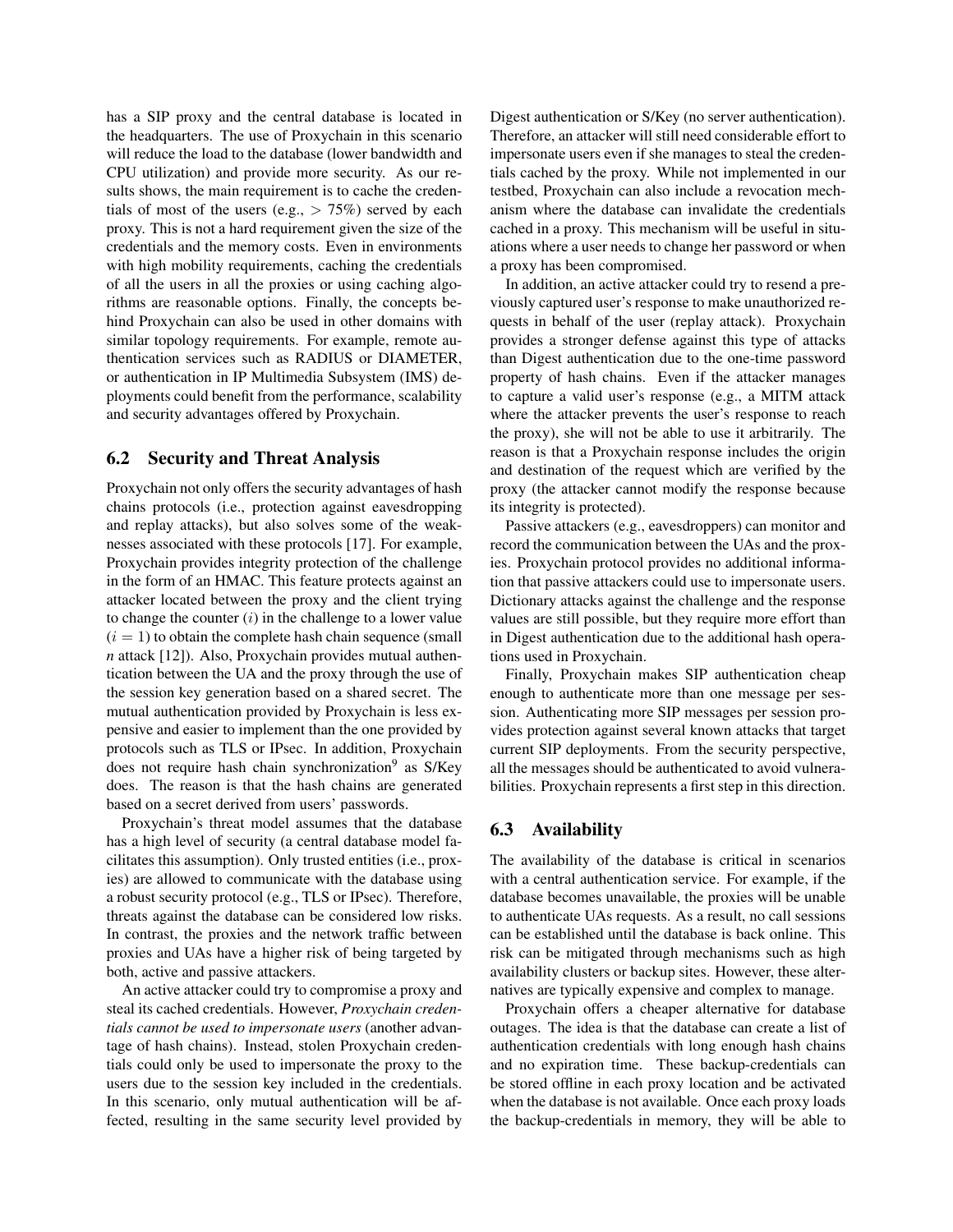authenticate UA requests as long as the credentials are active (sequence counter  $> 0$ ). A naïve approach would be to generate backup-credentials with uniformly long hash chains (i.e., length  $= 1,000$ ) to reduce the risks of users finishing their credentials before the database is back online. However, this approach is inefficient because very long hash chains will cause unnecessary overheads in the database and the UAs and lower performance during their generation. A more efficient approach would be to estimate the necessary length of the hash chains based on the expected time that the database is going to be unavailable. For example, a provider needs to install new hardware, requiring the database to be offline. The provider can estimate how many authenticated requests occur in a period of six hours based on its call statistics. For example, the provider can determine the call rate of its most active users. Assuming that the most active users make 10 calls per hour during busy hours, backup-credentials with a hash chain length of at least 60 will be required (also assuming that only one request per call is authenticated). Using Table 1, we know that the time to compute one credential with hash chain length  $= 100$  is approximately 335  $\mu$ secs. Therefore, if the provider has 5 million users, the database will require approximately 28 minutes of computation to generate backup-credentials that will be active during 6 hours. This simple calculation could be made more robust by identifying those users most likely to far exceed the uses of the temporary credentials (i.e., profiling via long-term logging) and selectively increase the length of their hash chains.

## 7 Related Work

Authentication is a required service in most SIP deployments. The VoIP standard (RFC 3261 [21]) recommends the use of robust security mechanisms such as TLS, IPsec and S/MIME to provide authentication and other security guarantees. However, these mechanisms are computationally expensive [5, 6, 15, 16] and complex to manage (i.e., client certificates are required). Digest authentication, also recommended by RFC 3261, is more efficient and simpler authentication mechanism with lower implementation requirements than the previous schemes. As a result, it is the preferred authentication mechanism for most SIP deployments. However, previous research shows that Digest authentication can still have a considerable impact on the performance of a SIP infrastructure [19, 22], specially when a remote authentication database is employed [8]. In addition, in scenarios where the remote database is shared by multiple proxies, the database could become a bottleneck due to the high load the it receives. In this case, the database could be susceptible to DoS attacks. For example, multiple malicious clients could generate enough load to saturate the database, as was demonstrated by Traynor et al. [24] in cellular networks.

The impact on performance caused by authentication is also one of the reasons why only a few messages are authenticated in a SIP call transaction. This fact and the lack of mutual authentication lead to several possible attacks against a SIP infrastructure [2, 29]. Moreover, Digest authentication is considered a weak authentication protocol by today's cryptographic standards given its lack of mutual authentication and susceptibility to a number of other attacks [3, 9, 26, 27]. Several alternative schemes have been proposed to overcome the weaknesses of Digest authentication. Most of these alternatives focus on providing stronger security guarantees [4, 25, 27, 28], while others also focus on better performance [7]. However, these alternatives do not provide an implementation and experimental performance analysis to determine their impact on the performance of a SIP server.

To avoid the saturation of the database and improve performance, we present a new authentication mechanism based on temporary authentication vectors stored in the proxies. A similar idea is used in the Authentication and Key Agreement (AKA) [1] security protocol for 3G cellular networks. However, instead of using multiple authentication vectors as AKA does, our scheme uses a modified hash chain construction [13] to provide mutual authentication. Hash chains have been used in security protocols in different domains where efficiency is critical such as sensor networks [14, 20] and RFID tags [23]. Our work is the first to take advantage of the security, performance and space efficient properties of hash chains to reduce the overhead of the authentication process in SIP.

## 8 Conclusions

VoIP has and will continue to change telephony. These systems not only drastically reduce the costs associated with building and providing such services, but also offer the potential for rich new sets of features. Unfortunately, the large-scale usage of VoIP also creates a number of new security concerns. In this paper, we develop Proxychain, a mechanism that provides strong authentication between VoIP providers and their customers. Unlike previously deployed mechanisms, Proxychain is highly scalable and offers throughput improvements of greater than an order of magnitude. This increased efficiency allows providers not only to support a much larger customer base on a relatively limited hardware footprint, but also increases the overall security of the network by allowing for multiple message types to be authenticated. In so doing, we have significantly increased the robustness of VoIP systems.